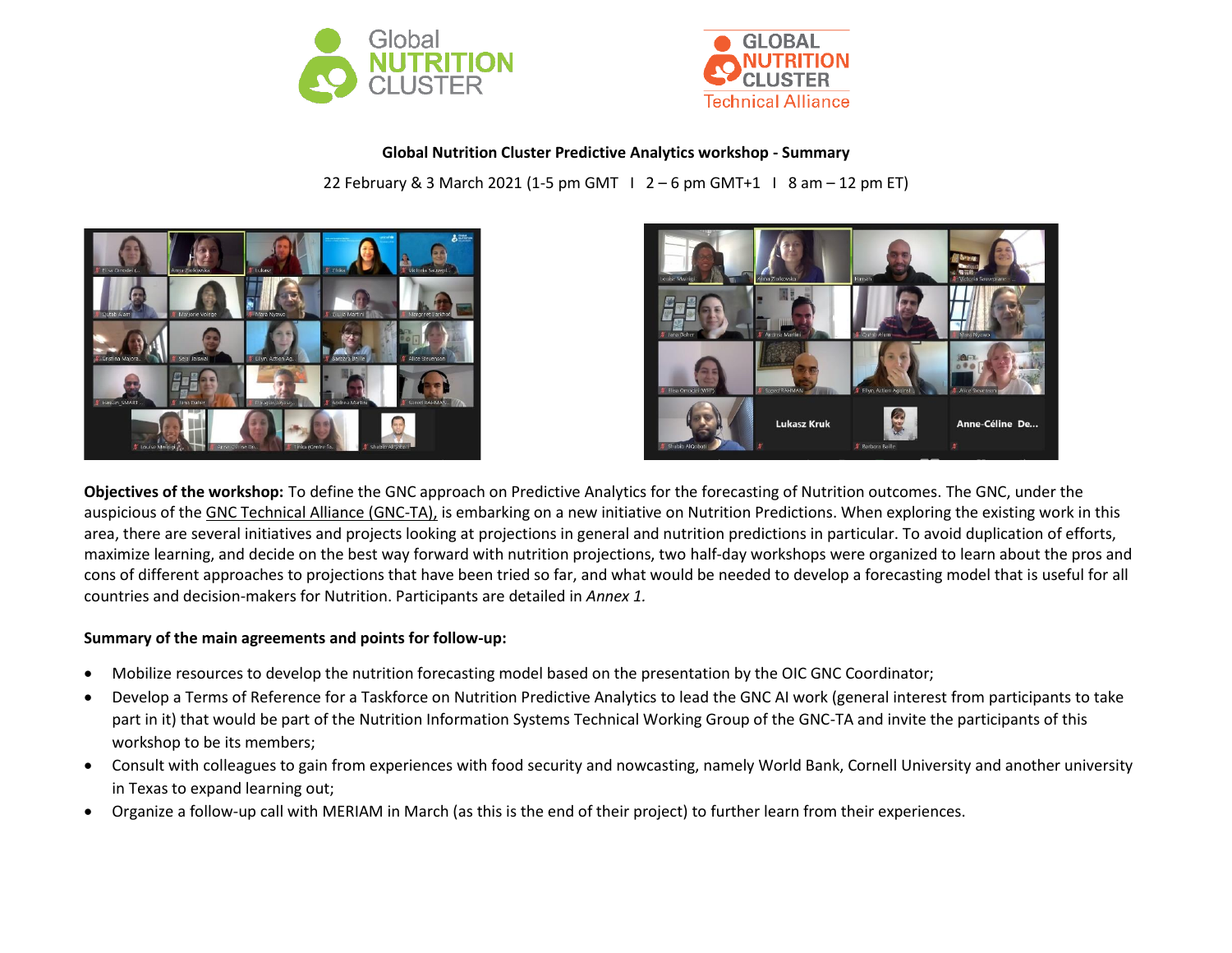



**Agenda and notes:** Facilitators included Hassan Ali Ahmed, Louise Mwigiri & Anna Ziolkovska, notetaker Victoria Sauveplane Stirling

|    | <b>Session title</b>                                                           | Presenter (s)                            | <b>Remarks</b>                                                                                                                                                                                                                                        | <b>Main Notes</b>                                                                                                                                                                                                                                                                                                                                                                                                                                                                                                                                                                                                                                                                                                                                                                                                                                                                                                                                                                                                                                                    |
|----|--------------------------------------------------------------------------------|------------------------------------------|-------------------------------------------------------------------------------------------------------------------------------------------------------------------------------------------------------------------------------------------------------|----------------------------------------------------------------------------------------------------------------------------------------------------------------------------------------------------------------------------------------------------------------------------------------------------------------------------------------------------------------------------------------------------------------------------------------------------------------------------------------------------------------------------------------------------------------------------------------------------------------------------------------------------------------------------------------------------------------------------------------------------------------------------------------------------------------------------------------------------------------------------------------------------------------------------------------------------------------------------------------------------------------------------------------------------------------------|
| 1) | <b>IPC Acute</b><br>Malnutrition<br>(AMN)<br>forecasting                       | Douglas<br>Jayasekaran,<br><b>FAO</b>    | This is methodology<br>currently used by most<br>of the countries for<br>nutrition projections<br>(does not involve AI or<br>any mathematical<br>modeling; mostly trend<br>analysis with<br>assumptions)                                              | Involves both current and projection situation analysis for Acute Malnutrition based<br>$\bullet$<br>on seasonality;<br>Looks at most likely changes in light of assumptions to determine projection based on<br>$\bullet$<br>Most likely scenario which doesn't necessarily represent the worst or base case<br>scenario;<br>Does not use mathematical modeling, rather the likelihood of areas moving into<br>different IPC AMN phase based on current levels and historical trends and consensus<br>reached based on identified assumptions;<br>No point estimate is generated for the projection period.<br>$\bullet$                                                                                                                                                                                                                                                                                                                                                                                                                                            |
| 2) | Geospatial<br>data solutions<br>for<br>humanitarian<br>action                  | Margareet<br>Barkhof, UNICEF             | The purpose of this<br>session was to introduce<br>the work developing<br>global level resources for<br>humanitarian action (i.e.,<br>the humanitarian<br>elements of the UNICEF<br>GeoHub)                                                           | Aim: to build global level resources for geospatial data solutions to support<br>$\bullet$<br>humanitarian action<br>Inputs to GeoHub building blocks: definitions, geospatial data catalogue and data<br>$\bullet$<br>repository, geospatial data analysis tools<br>Implement use cases works with country offices, implement global estimates,<br>$\bullet$<br>children's climate and vulnerability analsysi - scoping of next steps. Geospatial data<br>'use case' contains country profiles in terms of policies, standards, capacity for<br>geospatial data readiness, and a data catalog of what is available and accessible.                                                                                                                                                                                                                                                                                                                                                                                                                                  |
| 3) | <b>IPC Advanced</b><br>Technology<br>and Artificial<br>Intelligence<br>(ATARI) | Nicholas Haan,<br><b>IPC</b> secretariat | The IPC Secretariat has<br>established the ATARI<br>working group to<br>improve forecasting for<br>the IPC FS analysis. This<br>presentation was to<br>share experiences that<br>can be potentially<br>transferred for<br>enhancing AM<br>preditions. | Food Security nowcasting and forecasting: focus on data management (gatheting,<br>$\bullet$<br>processing, and sharing) and analysis (Importance of starting with a problem-based<br>approach when looking at data management (gathering, processing and sharing) and<br>analysis issues (improving analysis and classification process in terms of consensus<br>building, efficiency, time and human resources required, quality, scalability, frequency<br>etc)<br>Use of artificial Swarm intelligence that leverages human knowledge to make a<br>conclusion to a question being asked with predefined and pre-set options for the<br>group of individuals to decide. This focuses on consensus-building in an non-biased<br>way as it maintains unanimity.<br>Nowcasting vs. forecasting - how can machine learning support real-time analysis of<br>the situation, before looking at projections;<br>3 pilots: Haiti, Malawi and South Africa. SwarmpProcess took around 12 hours.<br>$\bullet$<br>Importance of open data as an essential input for this API. |
| 4) | Hunger map                                                                     | Elisa<br>Omodei<, WFP                    | The purpose of this<br>session was to present<br>the predictive model                                                                                                                                                                                 | The model consolidates all data sources in one central systems, with daily updates<br>$\bullet$<br>from WFP's near real-time monitoring systems - ability to nowcast the food security                                                                                                                                                                                                                                                                                                                                                                                                                                                                                                                                                                                                                                                                                                                                                                                                                                                                               |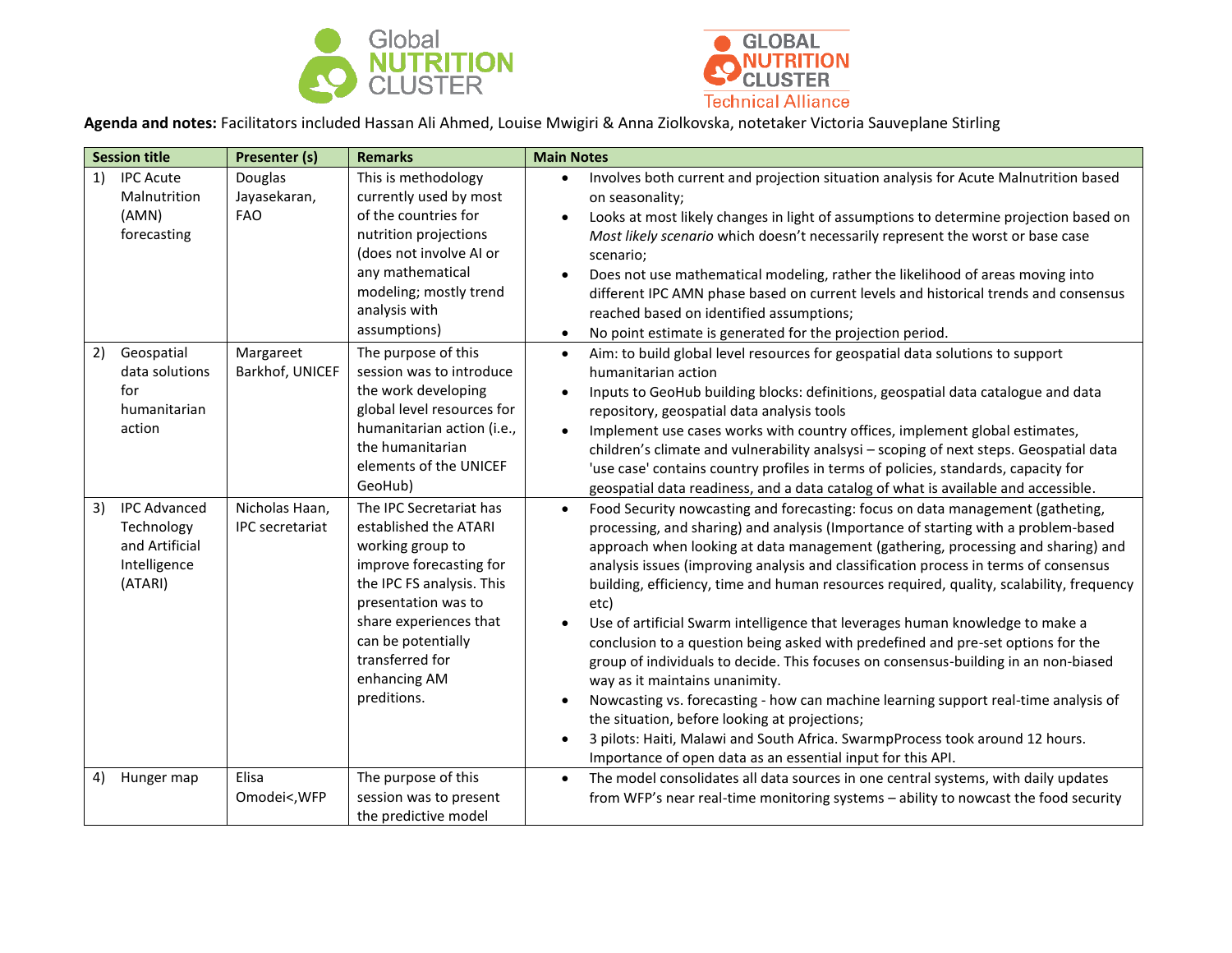



|                                  |                                                | that WFP developed to<br>nowcast the prevalence<br>of people with<br>insufficient food<br>consumption<br>(https://hungermap.wfp.<br>$org/$ ).                        | situations in the countries WFP works, as well as most lower and lower-middle<br>income countries, and converts data into user-friendly visualisations.<br>Done through continuous data collection conducted remotely through live calls, using<br>$\bullet$<br>the some IPC indicators (FCS, rCSI, LhCSI) = provides representative data on the food<br>security situation in a country with data anaysed automatically on a daily basis.<br>Information is consolidated into a unified data lake;<br>Predictive model is trained using historial food security data spanning 63 countries<br>$\bullet$<br>across 14 years (2006-2019) = algorithm used is a non-linear regression method:<br>gradient boosted tree ensembles (xgboost); model is trained on a large subset of the<br>historical data and then validated on the remaining subset to ensure the goodness of<br>the model; ;<br>the explainability of the model is key to consider with visual explanations of each<br>predictor's contribution.                                                                  |
|----------------------------------|------------------------------------------------|----------------------------------------------------------------------------------------------------------------------------------------------------------------------|----------------------------------------------------------------------------------------------------------------------------------------------------------------------------------------------------------------------------------------------------------------------------------------------------------------------------------------------------------------------------------------------------------------------------------------------------------------------------------------------------------------------------------------------------------------------------------------------------------------------------------------------------------------------------------------------------------------------------------------------------------------------------------------------------------------------------------------------------------------------------------------------------------------------------------------------------------------------------------------------------------------------------------------------------------------------------------|
| <b>MERIAM</b><br>5)              | Alice Stevenson<br>and Ellyn<br>Yakowenko, ACF | <b>Modelling Early Risk</b><br><b>Indicators to Anticipate</b><br>Malnutrition (MERIAM)                                                                              | A four-year research project funded by the UK government, which seeks to identify,<br>$\bullet$<br>test, and scale up cost-effective means to improve the prediction and monitoring of<br>acute malnutrition, through the use of open access secondary data. Focus on climate-<br>and conflict-affected regions using 2 separate but complementary modelling<br>approaches: computational models work at more a granular-level (household) vs.<br>econometric is more broad. More specifically, computational is an evidence-driven<br>model vs. econometric looks at subnational regional analysis (focusing on GAM,<br>aggregating regional-level factors, covering 29 countries) and multilevel analysis<br>(focusing on risk of individual child with separate models for Kenya, Uganda, Mali and<br>Nigeria). A scenario-based interactive tool may be useful to consider.<br>Limitations include data availability, coverage, resolution and accuracy; restricted to<br>countries in sub-Saharan Africa, and not all findings link to specific practical<br>interventions. |
| South Sudan<br>6)<br>forecasting | Saeed Rahman<br>Qutab Alam                     | Used predictive<br>modeling techniques to<br>estimate the burden of<br>acute malnutrition and<br>severity mapping in the<br>absence of recent<br>anthropometric data | Due to the COVID 19 pandemic, relevant global guidance suspended the collection of<br>$\bullet$<br>this anthropometric data in the most recent round of Food Security and Nutrition<br>Monitoring System (FSNMS) due to the concern of spreading the virus with<br>equipment such as height boards and weighting scales.<br>The South Sudan Nutrition Cluster, with support from REACH South Sudan, UNICEF<br>$\bullet$<br>and WFP through the Nutrition Information Working Group led this work to estimate<br>the burden of acute malnutrition and severity mapping in absence of anthropometric<br>data.<br>Used training data from 3 rounds of FSNMS data and appliced predive algorithms<br>including regression and Random Forest that may be used for proxy GAM and SAM.                                                                                                                                                                                                                                                                                                  |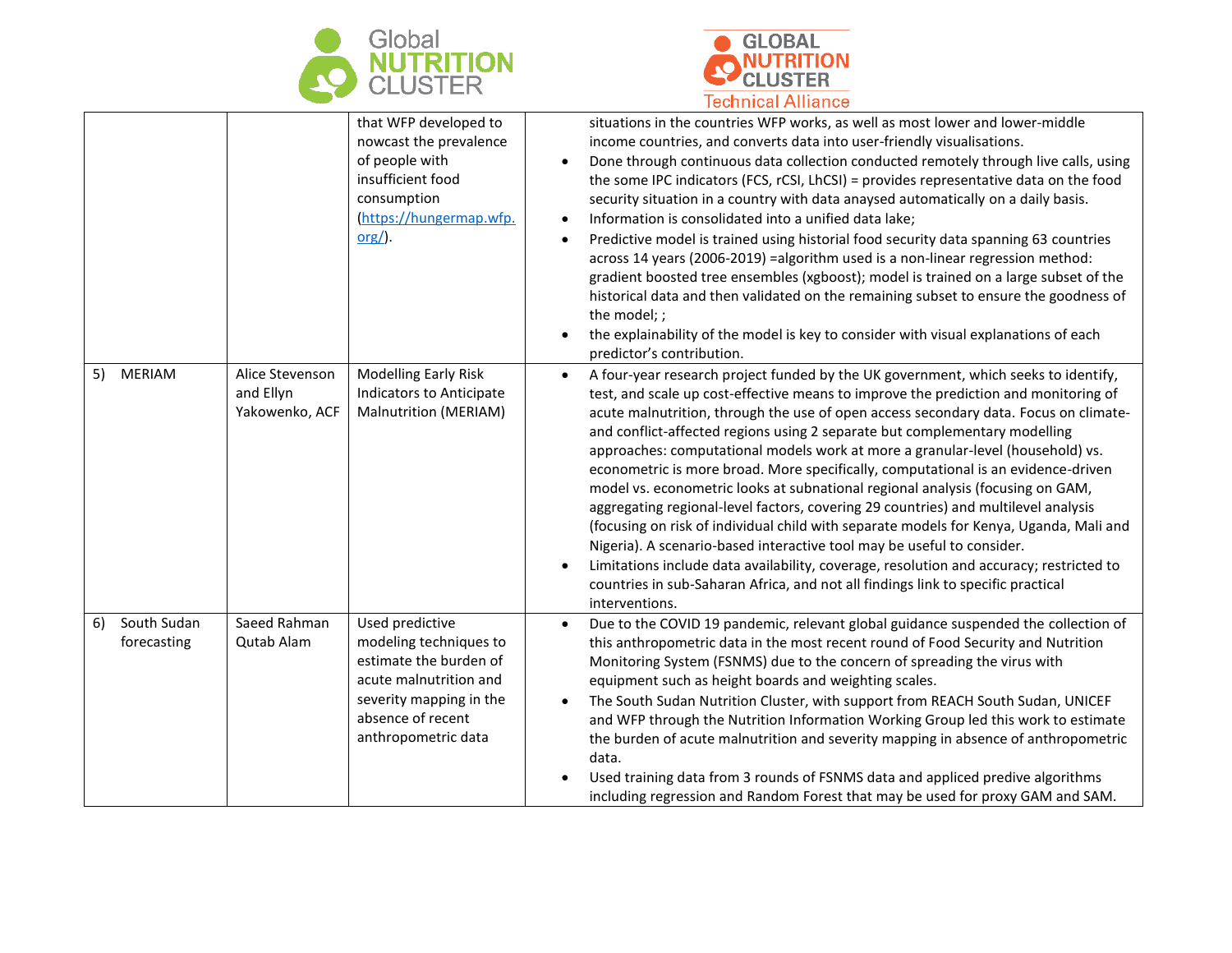



|    |                                                                                                    |                                 |                                                                                                                                                                                                                                                                  | Results still needs to be further tested and validated with SMART/household survey<br>$\bullet$<br>data.                                                                                                                                                                                                                                                                                                                                                                                                                                                                                                                                                                                                                                                                                                                                                                                                                                                                                                                                                                                                                                                                                                                                                                                                                                                                                                                                                  |
|----|----------------------------------------------------------------------------------------------------|---------------------------------|------------------------------------------------------------------------------------------------------------------------------------------------------------------------------------------------------------------------------------------------------------------|-----------------------------------------------------------------------------------------------------------------------------------------------------------------------------------------------------------------------------------------------------------------------------------------------------------------------------------------------------------------------------------------------------------------------------------------------------------------------------------------------------------------------------------------------------------------------------------------------------------------------------------------------------------------------------------------------------------------------------------------------------------------------------------------------------------------------------------------------------------------------------------------------------------------------------------------------------------------------------------------------------------------------------------------------------------------------------------------------------------------------------------------------------------------------------------------------------------------------------------------------------------------------------------------------------------------------------------------------------------------------------------------------------------------------------------------------------------|
| 7) | Overview on<br>Obesity/overw<br>eight<br>surveillance<br>systems                                   | Alex Hutchison,<br>the data lab | Analyses of the<br>"Growing up in Scotland<br>(GUS)" child cohort to<br>inform the design of<br>obesity/overweight<br>surveillance systems<br>internationally".<br>More information about<br>the Data for Children<br><b>Collaborative with</b><br><b>UNICEF</b> | Partnership between UNICEF, Scottish Government, University of Edinburgh<br>$\bullet$<br>Looking at the use of data science to improve outcomes for children. Analysis was<br>$\bullet$<br>done based on a cohort started in 2005 looking at infancy to teenagers and the<br>predictos of obesity, i.e. if you are obese by age 12, then what are the patterns or risk<br>factors? 2800 children acorss a representative population of Scotland was used, all<br>data was anonymized.<br>Results are not yet published but a blog on some key conceptual points was released<br>on March 3rd:<br>https://www.dataforchildrencollaborative.com/news-from-the-unicef-data-for-children-<br>collaborative/obesity-gus-output                                                                                                                                                                                                                                                                                                                                                                                                                                                                                                                                                                                                                                                                                                                                 |
| 8) | Prediction of<br>acute<br>malnutrition<br>prevalence in<br>three countries<br>in Eastern<br>Africa | Mara Nyawo,<br><b>UNICEF</b>    | <b>UNICEF Eastern and</b><br>Southern Africa Regional<br>Office working with<br>LSHTM to develop a<br>model that will predict<br>GAM and SAM for small<br>geographical areas.                                                                                    | Concept of the research: to reduce the need for nutrition surveys while enhancing the<br>$\bullet$<br>availability of information, we are aiming to develop and validate a statistical<br>approach that can predict GAM and SAM in (near) real-time, at sub-national level for<br>small geographical units.<br>Uses survey reports, raw datasets from a wide range of sources, data on plausible<br>predictors, and a causal framework to fit a model to estimate acute malnutrition<br>prevalence, then to test accuracy of model for future forecast of AM prevalence<br>before it can ultimately predict acute malnutrition prevalence.<br>71 eligible SMART surveys for Somalia, while 175 in South Sudan - this data was used<br>$\bullet$<br>to developed using logistic regression, linear regression and Random Forest<br>prediction algorithms.<br>Analyses are ongoing - to revise the statistical approach, in particular adding models<br>with MUAC - with MUAC, better results in our work on mortality prediction. AM<br>measured with MUAC is more strongly associated with mortality than WFH so the PI<br>(Principal Investigator) hopes that what predicts mortality well will predict AM based<br>on MUAC well. The PI also believe we should move towards MUAC only programming<br>so it's good to test with MUAC.<br>Not sure what time-periods will the model be able to predict for $-$ it may just be real-<br>$\bullet$<br>time. |
| 9) | Initial GNC<br>project<br>approach                                                                 | Anna<br>Ziolkovska, GNC         | Preliminary GNC NIS WG<br>thoughts on the<br>forecasting (prepared<br>before the workshop)                                                                                                                                                                       | The goal of the GNC project is to leverage artifical intelligence to monitor in real time<br>$\bullet$<br>the level of malnutrition in communities at risk in order to provide a timelier<br>response.<br>First focus on GAM of children U5, and then expand to different forms of<br>micronutrient malnutrition, obesity/overweight, U5 mortality, IYCF practices                                                                                                                                                                                                                                                                                                                                                                                                                                                                                                                                                                                                                                                                                                                                                                                                                                                                                                                                                                                                                                                                                        |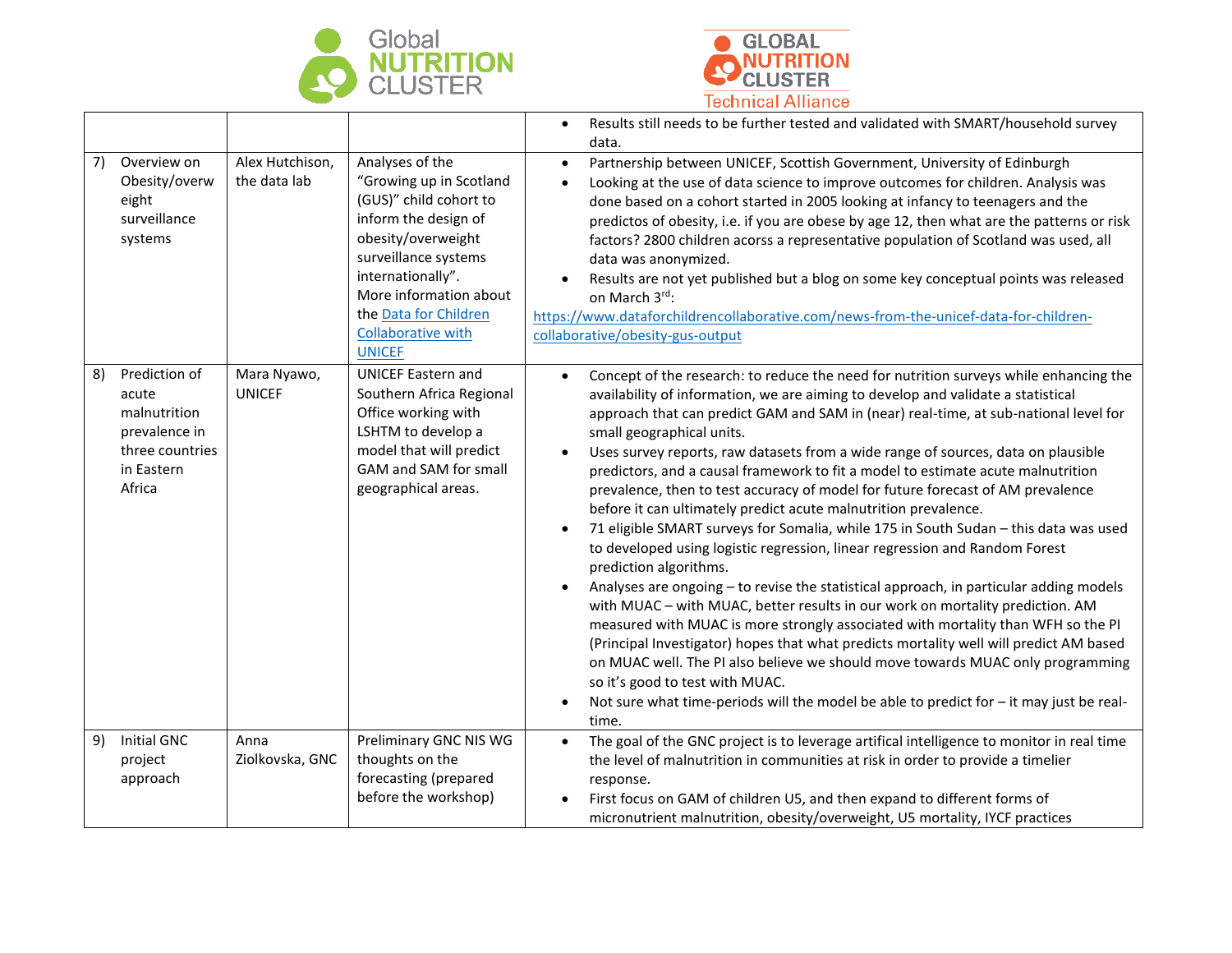



|                          |                                    |                                                                           | Model analyzing data on the causes of malnutrition and their correlation with<br>malnutrition using structured data (such as provided by the UN agencies, clusters and<br>on-site surveys), and unstructured data such as live feeds on social media and new<br>outlets, the radio, Google trends, etc. by text extraction and translation, along with<br>image processing from real-time satellite data and imagery to ultimately produce<br>outputs estimating the risk of malnutrition, in near real-time at the community level. |
|--------------------------|------------------------------------|---------------------------------------------------------------------------|--------------------------------------------------------------------------------------------------------------------------------------------------------------------------------------------------------------------------------------------------------------------------------------------------------------------------------------------------------------------------------------------------------------------------------------------------------------------------------------------------------------------------------------|
| 10) WCARO<br>Experiences | Anne-Céline<br>Délinger,<br>UNICEF | Oral sharing of<br>experiences given<br>COVID-19 mobility<br>restrictions | Used national nutrition surveys from 2019 across the Sahel, along with national and<br>regional programming data from last 5 years.<br>Used 23 nutrition and food security indicators and aggravating factors to model an<br>adjusted incidence factor per quarter for planning and response strategies during<br>COVID-19.                                                                                                                                                                                                          |

Facilitated discussion on how GNC should approach forecasting for Nutrition outcomes:

**Proposed approach:** To leverage artifical intelligence to monitor in real time the level of malnutrition in communities at risk in order to provide a timelier response. First focus on GAM of children U5, and then expand to different forms of micronutrient malnutrition, obesity/overweight, U5 mortality, IYCF practices. The model would analyze data on the causes of malnutrition and their correlation with malnutrition using structured data (such as provided by the UN agencies, clusters and on-site surveys), and unstructured data such a live feeds on social media and new outlets, the radio, Google trends, etc. by text extraction and translation, along with image processing from real-time satellite data and imagery to ultimately produce outputs estimating the risk of malnutrition, in near real-time at the community level.

- Alignment with ESAR ongoing work, predictions available on a more regular basis and for small areas that are more emergency or conflict affected the model can also reduce the need to do so many surveys.
	- Quite comprehensive with data sources and if that can tie into well and can information on different causal pathways;
- Building on MERIAM work so many similarities with intentions and what was tried and tested very good progress, and how to work with validated prospective forecasts at individual level, looking at MUAC and GAM, with various lead times (3/6/6+ months)
	- To identify the specific lead time needed for improved decision-making concretely with the intended users as it may be much longer than 3- 6 months, for example to better target interventions;
	- To consider how to build on existing systems at national-level may be next phase for MERIAM
	- The causal framework not as relevant as long as the data that had the streams
- To define how and for whom (very specifically) at the design phase: 1) cluster or sector coordination teams; 2) to recognize the donors and the funders, having the confidence in the predictions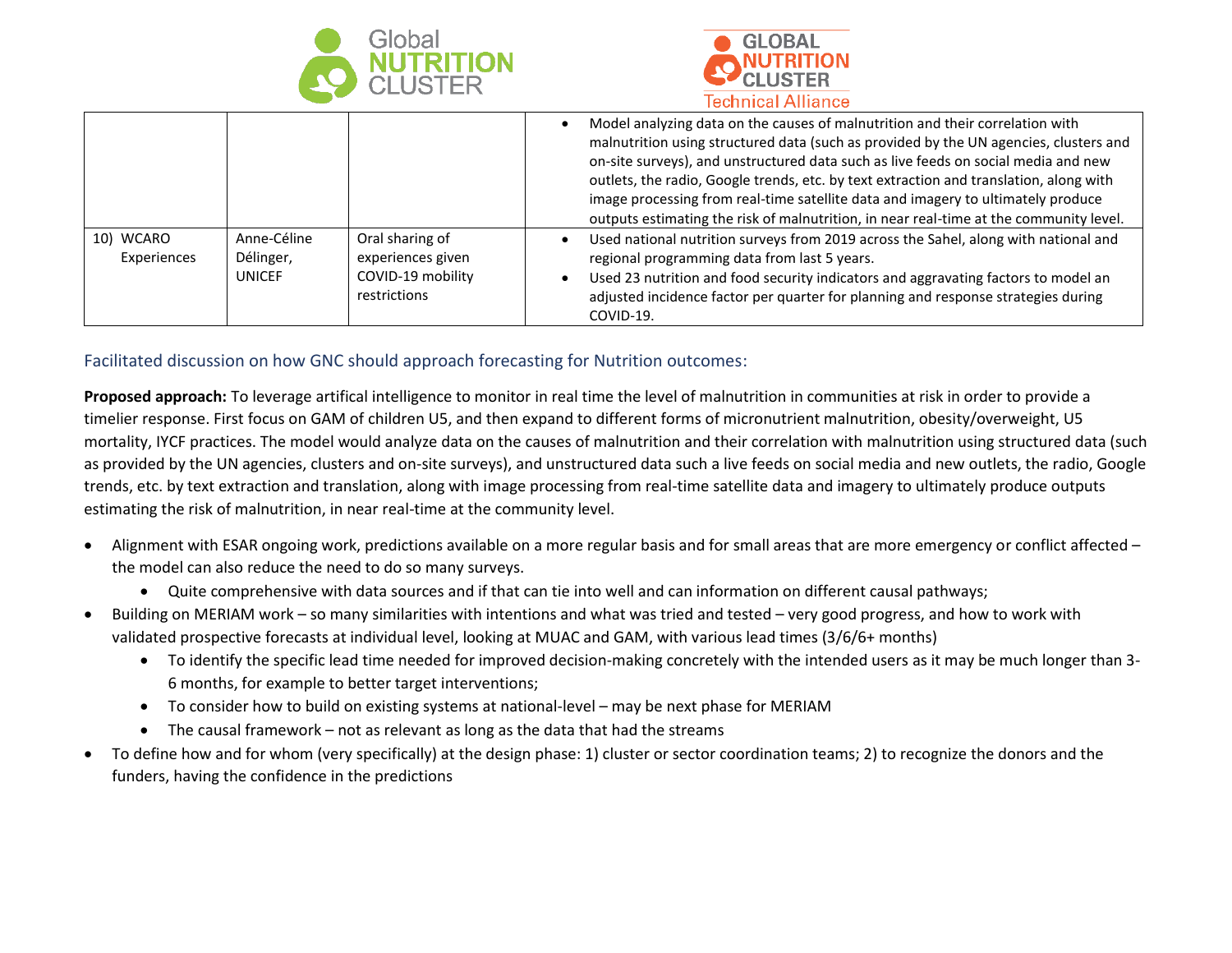



**Infrastructure of the data** – often underestimated how much work and resources, solid infrastructure from the beginning to collect and structure the data, and very importantly how to use the model in real-time with a data flow system and how to update it more easily and how to integrate data that would be available later on and how they would interact

- For SMART surveys, the team is currently building an aggregator in the new tool and this would facilitate the exchange and dissemination of data
- Phased-approach is recommended, to build on existing approaches in V1 of the model with more traditional structured data and then V2 expand scope with other data to ensure that the basics are covered
	- o If no structured data, then to bring in unstructured data scrapping can be important
	- $\circ$  To build on South Sudan and Somalia's data sources, as contexts will be different in terms of data sources
- 2 types: outcome is AM but also to predict caseload admission estimation. Perhaps not to predict GAM outcome itself (GAM and SAM is more tricky) – but perhaps focus on admissions? OTP admissions on a regular basis, may be easier to predict if real-time monitoring is the main goal. Admissions trends – very easy if strong model is in place, may not need so much time to get information

**Model-related discussion** (define the outcome as the regression problem, accuracy, lead time to realistically achieve, what admin level can we predict the outcome)

- Multi-linear regression and how they relate to malnutrition, since it is so complex and a lot of interactions with different predictors = cannot capture as well
- Machine learning like Random Forrest may be better suited (DHS data from Bangladesh) for acute malnutrition
- Framework of logistic regression would be correct, beyond just linear regression as this won't be enough given all the indicators Random Forrest (algorithm) to be applied to obtain classification = two separate points
- Discussions with data scientists would be required to flesh out these technicalities, unclear in a swarm analysis would be relevant as primarily we would be analyzing historical nutrition data and using other contextual data, vs. trying to reach a consensus
- Neural network can be tested in terms of accuracy
	- How this is going to be used would dictate the type of method huge point of learning from MERIAM
	- MERIAM models are validated through retrospective forecasting currently working to finalize the prospective forecasting elements.
		- i. Big difference for a model for anticipative action good precision and accuracy, to better pre-position supplies to make better decision-making in both types of modelling - econometric (more insightful in what is going on) = more phase 2 and 3
		- ii. Phases 4 and 5 prediction = more severe crises, not yet been cracked and to think of out-of-the-box methodologies
- Need to have both: real-time monitoring (MERIAM) prediction 3-6 months, but also nowcasting different applications to try to fill in data gaps, in contexts without access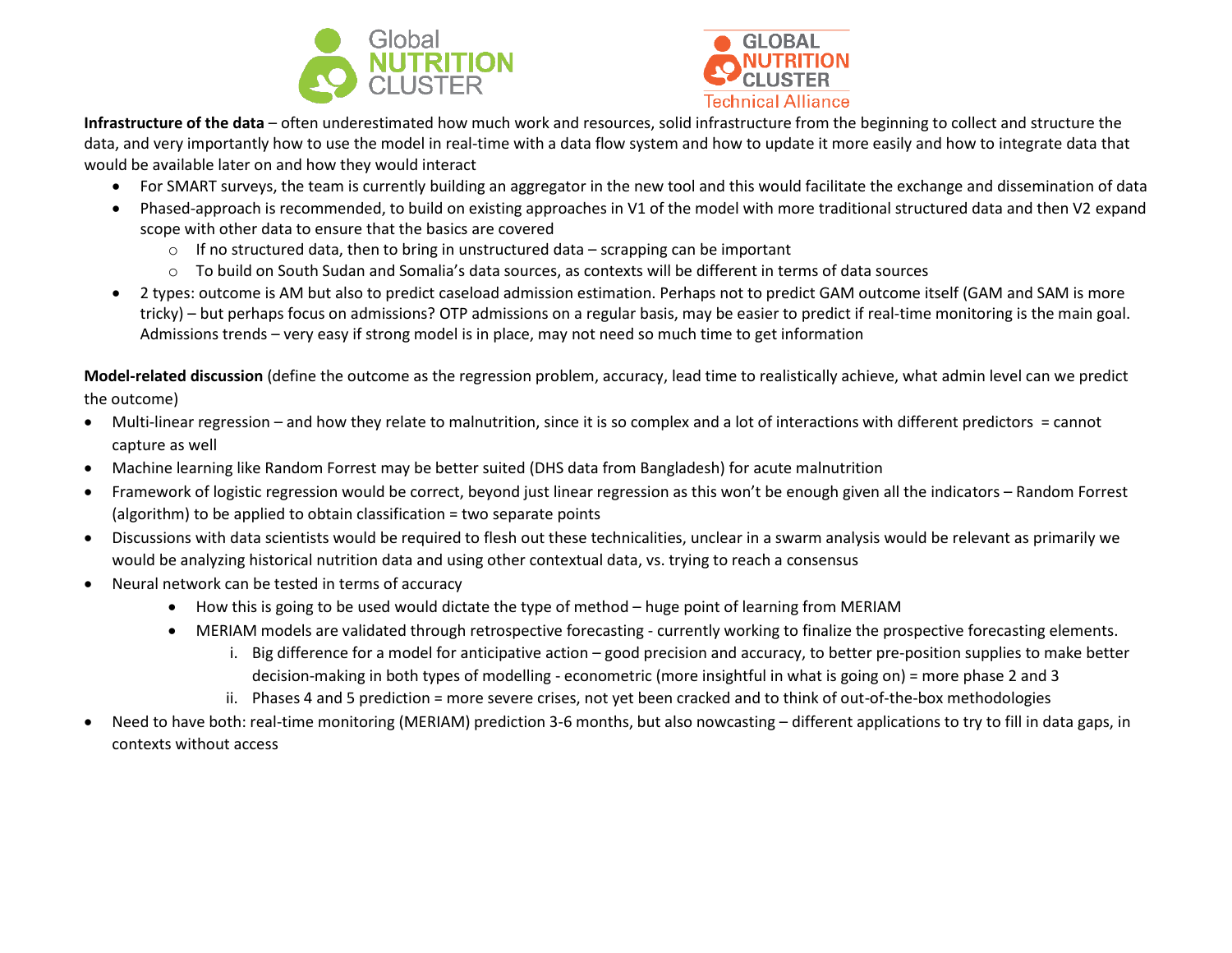



## Annex 1 – Participants:

| <b>Name</b>                  | <b>Email</b>                       | Representation                                               |
|------------------------------|------------------------------------|--------------------------------------------------------------|
| Alice Stevenson              | astevenson@actionagainsthunger.org | ACF, MERIAM                                                  |
| Ellyn Yakowenko              | eyakowenko@actionagainsthunger.org | ACF, MERIAM                                                  |
| Hassan Ali Ahmed             | hahmed@actioncontrelafaim.ca       | Co-chair for the NIS WG, ACF                                 |
| Louise Mwirigi               | Imwirigi@unicef.org                | Co-chair for the NIS WG, UNICEF                              |
| Cristina Majorano            | cristina.majorano@wfp.org          | Global Cluster Representative - Food Security                |
| Lukasz Kruk                  | lukasz.kruk@reach-initiative.org   | Global Cluster Representative - WASH                         |
| Anna Ziolkovska              | aziolkovska@unicef.org             | <b>GNC-CT</b>                                                |
| Magnat Kavuna                | mkavuna@unicef.org                 | <b>GNC-CT</b>                                                |
| Shabib AlQobati              | salgobati@unicef.org               | <b>GNC-CT</b>                                                |
| Victoria Sauveplane          | vsauveplane@unicef.org             | <b>GNC-CT</b>                                                |
| Douglas Jayasekaran          | Douglas.Jayasekaran@fao.org        | <b>IPC Acute Malnutrition</b>                                |
| Nicholas Haan                | nickjhaan@gmail.com                | IPC, ATARI                                                   |
| <b>Manuel Garcia-Herranz</b> | mgarciaherranz@unicef.org          | Magic Box, UNICEF                                            |
| Viviana Rocio Canon          | vcanon@unicef.org                  | Magic Box, UNICEF                                            |
| Tinka Valentijn              | tinka.valentijn@un.org             | OCHA, Predictive analytics unit                              |
| Jana Daher                   | jdaher@actioncontrelafaim.ca       | SMART+                                                       |
| Saeed Rahman                 | saeed.rahman@reach-initiative.org  | SS Nutrition Cluster, REACH initiative                       |
| <b>Qutab Alam</b>            | galam@unicef.org                   | SS Nutrition Cluster, UNICEF                                 |
| Mara Nyawo                   | mnyawo@unicef.org                  | UNICEF RO, ESARO                                             |
| Marjorie Volege              | mvolege@unicef.org                 | UNICEF RO, ESARO                                             |
| Anne Celine Delinger         | adelinger@unicef.org               | UNICEF RO, WCARO                                             |
| Barbara Baille               | bbaille@unicef.org                 | UNICEF RO, WCARO                                             |
| Chika Hayashi                | chayashi@unicef.org                | UNICEF, Division of Data, Analytics, Planning and Monitoring |
| Margareet Barkhof            | mbarkhof@unicef.org                | UNICEF, Geospatial database                                  |
| Elisa Omodei                 | elisa.omodei@wfp.org               | WFP RAM - Hunger Monitoring Unit                             |
| Hermann Ouedraogo            | houedraogo@unicef.org              | SS Nutrition Cluster, UNICEF                                 |
| Andrea Martini               | amartini@unicef.org                | Magic Box, UNICEF                                            |
| Giulia Martini               |                                    | WFP RAM - Hunger Monitoring Unit                             |
| Sejal Jaiswal                |                                    | WFP RAM - Hunger Monitoring Unit                             |